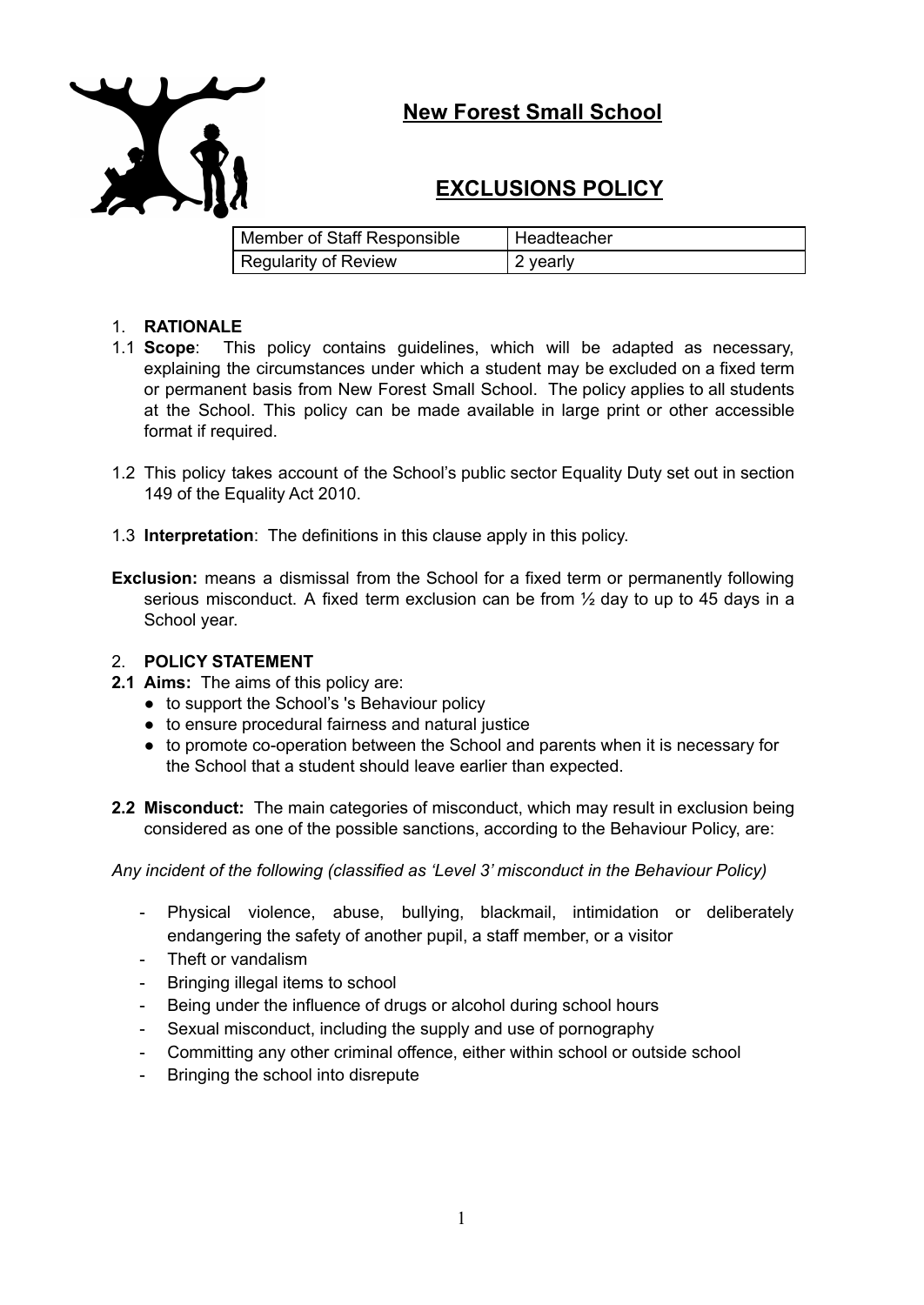*Second or subsequent incident of any of the following (classified as 'Level 2' misconduct in the Behaviour Policy), after a sanction and formal warning:*

- Verbal abuse
- Significant disruption in class, which interferes with other pupils' learning
- Use of any language that is racist, sexist, homophobic, transphobic or otherwise discriminatory under the Equality Act 2010
- Unintentionally endangering safety of another person
- Minor damage to school property
- Bringing items that are prohibited by school rules, but not illegal, to school
- Breach of ICT & Media agreement
- Unauthorised access to restricted areas, files or documents

For an incident of Level 3 misconduct, the first exclusion is 1 day, a subsequent exclusion is 3 days and a third exclusion is 5 days. Exclusion would not normally be considered as a sanction for the first incident of 'Level 2' misconduct, as the School's policy is to explore the underlying causes of challenging behaviour and to adopt a reasoned approach based on restorative justice. If however, a single incident of misbehaviour in this category has caused significant distress to an individual or group of people, or in other exceptional circumstances, exclusion may be considered as a response to a single incident.

## **2.3 Behaviour related to special educational needs and disabilities**

**T**he School will make reasonable adjustments for managing behaviour which is related to a student's special educational needs and/or disabilities. Where exclusion needs to be considered, the School will take appropriate measures to ensure that a student with SEND is able to present their case fully where the SEN or disability might hinder this. This is particularly relevant for students with an Education, Health & Care Plan.

In the case of students who do not have an EHCP or a school-led Individual Education Plan, serious or persistent misbehaviour may be seen as grounds to suspect that a student may have emerging, or previously undetected, special educational needs or disabilities, and/or there may be a safeguarding or welfare issue. Such cases should always be reported to the SENCO / Designated Safeguarding Lead, in parallel with the disciplinary process, and attempts made to ascertain if there is any underlying reason for the misbehaviour.

## **3. PRACTICE**

## **3.1 Investigation procedure**

- **Incidents/ Complaint(s):** Investigation of an incident, complaint or rumour about serious misconduct will normally be co-ordinated by the Head Teacher who will then make a final decision. Parents will be informed of a fixed term exclusion and if a complaint is still under investigation of a nature that could result in the student being excluded as soon as reasonably practicable.
- **Fixed term exclusion:** A student may be subject to a fixed term exclusion and would be required to stay at home for the duration of up to and including five school days. A student may also be required to stay at home whilst a complaint is being investigated or while an investigation is adjourned, see 'adjournment of an investigation' below. Should a fixed term exclusion continue for a period of more than five School days, the School is required to make and put in place arrangements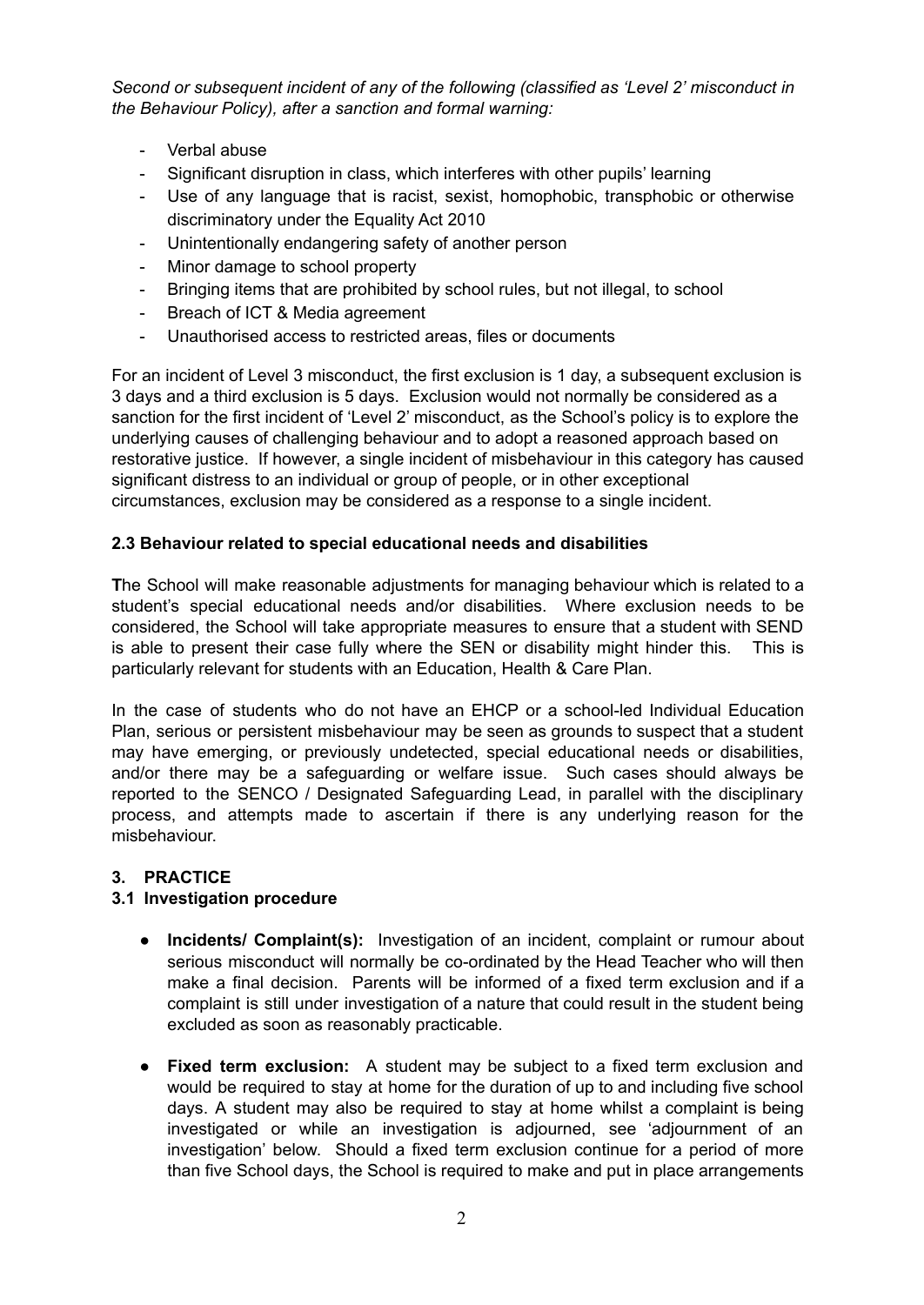to ensure the continuing education of the student. The Head Teacher will co-ordinate these arrangements with the student's parents/carers or guardians. Parents/carer or guardians should note that there may be a delay in providing work whilst teaching staff are given the opportunity to determine what work should be set within 2 days for exclusions of over 3 days. Alternatively, the student may be placed under a segregated regime on School premises whilst further investigation of the complaint, allegation or incident takes place.

- **Search:** See the School's Behaviour Policy for details regarding the School's procedure for searching students.
- **Interview:** A student may be interviewed formally by the Head Teacher to establish whether there are grounds for a potential exclusion and further investigation of the incident/rumour or complaint. Notes of the student's statement will be recorded in writing by the administrator, which the student will be asked to then read and sign. Alternatively the student maybe asked to write their own personal statement.

For serious incidents with the potential outcome being a permanent exclusion, the student's parents will be contacted with the opportunity for the parents to attend the formal interview and accompany their child. Prior to any formal meeting the student will be segregated and made comfortable.

- **Ethos:** An investigation and any subsequent meeting will be conducted fairly and in a way that is appropriate to a School, without formal legal procedures.
- **Adjournment of an investigation:** It may be necessary to adjourn an investigation, for example where external agencies such as the police or social services are involved and have advised that this is necessary. A decision to adjourn an investigation will take into account advice from an appropriate external agency and will be subject to periodic review.

Please see the School's Behaviour Policy and Teaching & Learning Policy.

#### **3.2 Meeting before the Head Teacher**

- **3.2.1 Preparation:** Documents and the investigation report will be presented by Head Teacher before the meeting and will include:
	- a statement setting out the points of complaint against the student
	- written statements and notes of the evidence supporting the complaint, and any relevant correspondence
	- the student's file and conduct record
	- the relevant School policies and procedures
- **3.2.2 Proceedings:** The Head Teacher will consider the incident/complaint and the evidence, including statements made by and / or on behalf of the student. The Head Teacher meets with the Student will then writes up the evidence. Unless the Head Teacher considers that further investigation is needed, she will decide whether the complaint has been sufficiently proven.

If the complaint has been proven the Head Teacher will outline the range of disciplinary sanctions which he/she considers are open to him/her. The student's disciplinary record will be taken into account. Then, or at some later time, normally within 24 hours, the Head Teacher will give his/her decision, with reasons.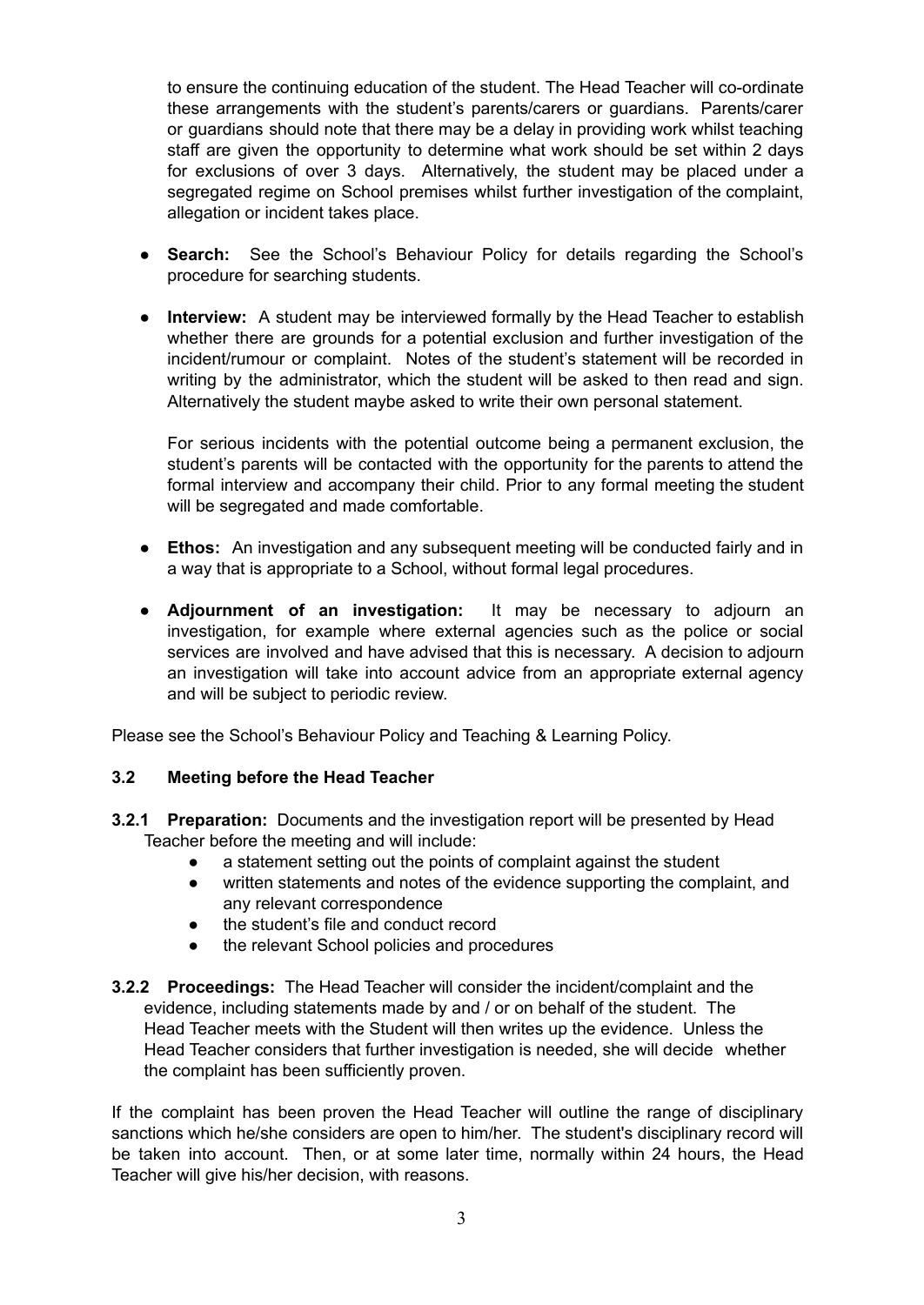**3.2.3 Notification:** The parents will be notified immediately by telephone by the Head Teacher where possible, and followed up with a letter including the reasons for the exclusion, the date it will take effect and the period of the exclusion.

The Head Teacher will inform the relevant local authorities of permanent exclusions, and exclusions which would result in the student being excluded for more than five School days in any one term, within one School day of the decision and will provide detailed exclusion reports, or a student missing an external examination. The Head Teachers will automatically meet to review a decision to exclude a student which results in him/her missing a public exam.

Where the exclusion results in the student missing between five and a half and 15 School days in the term, or missing a public examination, the parents may request a meeting with the Head Teacher. The letter informing the parents of the exclusion will explain who the parents should contact to arrange this meeting. Parents are not entitled to request a review meeting where the exclusion is for five days or less. If parents wish to make representation about such a decision, they should write to the Head Teacher.

The Head Teacher will automatically review exclusions which result in the student missing more than 15 School days in the term and permanent exclusions.

## **3.2.4 Reintegration Interview after a fixed term exclusion**

The School will arrange a reintegration interview with the parents and students for all fixed term exclusions of six or more days, although this is not a legal requirement. At least one of the child's parents is expected to attend the meeting. The New Forest Small School will organise a reintegration meeting with parents for all fixed term exclusions so that positive behaviour can be reinforced and any strategies needed to be discussed.

#### **3.3. Review by the Governors' Advisory Board**

The Governors' Advisory Board may meet to review a decision;

- to exclude a student permanently from the school
- $\bullet$  to exclude a student at a time that would cause them to miss a public examination.

A meeting of the Head Teachers and Governors' Advisory Board will be held before the 15<sup>th</sup> School day after the date of the exclusion. Where parents have requested such a meeting, it will be held by the  $50<sup>th</sup>$  School day after they were informed of the exclusion. Parents will be invited to the meeting, told in advance of the date and location and will be given the opportunity to make representations at the meeting.

Where legally required to consider an exclusion, the role of the Head Teacher is to:

- uphold the fixed term exclusion or
- direct the student's reinstatement either immediately or on a particular date.

Where the exclusion is upheld by the Head Teacher, the parents will be informed by a letter posted within 3 working days, explaining the reasons for the decision and details of the review procedure

#### 4. **INDEPENDENT REVIEW PANEL – FOR PERMANENT EXCLUSIONS**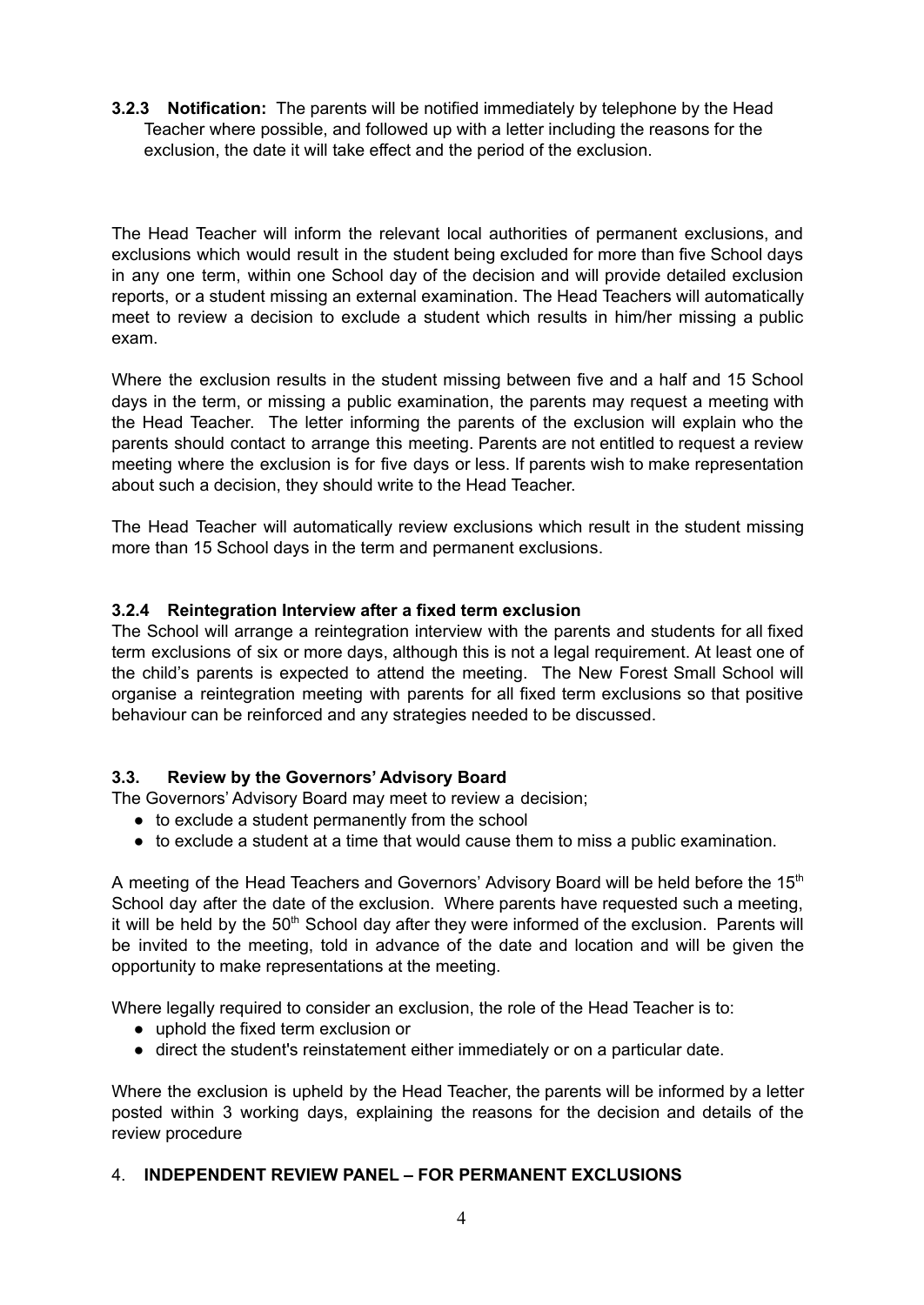The role of the panel is to review the Head Teachers decision not to reinstate a permanently excluded pupil. In reviewing the decision, the panel must consider the interests and circumstances of the excluded pupil, including the circumstances in which the pupil was excluded, and have regard to the interests of other pupils and people working at the school.

The panel must apply the civil standard of proof, (i.e. 'on the balance of probabilities' it is more likely than not that a fact is true) rather than the criminal standard of 'beyond reasonable doubt'.

## **4.1 Independent review panel (IRP)**

The School will conduct this procedure in accordance with the law and relevant guidance. An Independent Review Panel should be provided to parents upon request if the Head Teacher has upheld a decision to permanently exclude a student. Parents also have the right to request that an SEN expert attends the IRP and should make this request at the time of requesting a review. Parents may also, at their own expense, appoint someone to make written and / or oral representations to the panel and may also bring a friend to the review meeting.

### **4.2 Request for a review**

A request for a review must be made in writing setting out the grounds on which it is made. The letter from the Head Teacher will indicate the latest date by which a review may be lodged. This is within 15 school days of notice being given to the parents of their decision to uphold a permanent exclusion.

### **4.3 Timing**

A review panel will meet to consider the review no later than the  $15<sup>th</sup>$  School day after the day on which the review was lodged. Parents will be informed of the date and location of the hearing. The hearing may be adjourned if the panel consider that it would not be appropriate to proceed, for example where additional information is required.

#### **4.4 Composition of the panel**

The review panel will consist of three or five members and will be appointed by Head Teacher. A member can also be appointed who can provide independent advice to all of the parties and will circulate all written evidence to the parties at least 5 School days before the hearing. Parents should contact the member if they have any questions about this procedure. If requested by parents in their application for an independent review panel, the school must appoint a SEN expert to attend the panel meeting. This SEN expert will not have or at any time have had any connection with the school, parents or student.

#### **4.5 Role of the panel**

The review panel will hear all of the facts of the case, including any fresh evidence. A review panel may:

- uphold the decision to permanently exclude or
- Recommend that the Head Teachers reconsider their decision or
- Quash the decision and direct that the Head Teacher and Head Teachers reconsiders the exclusion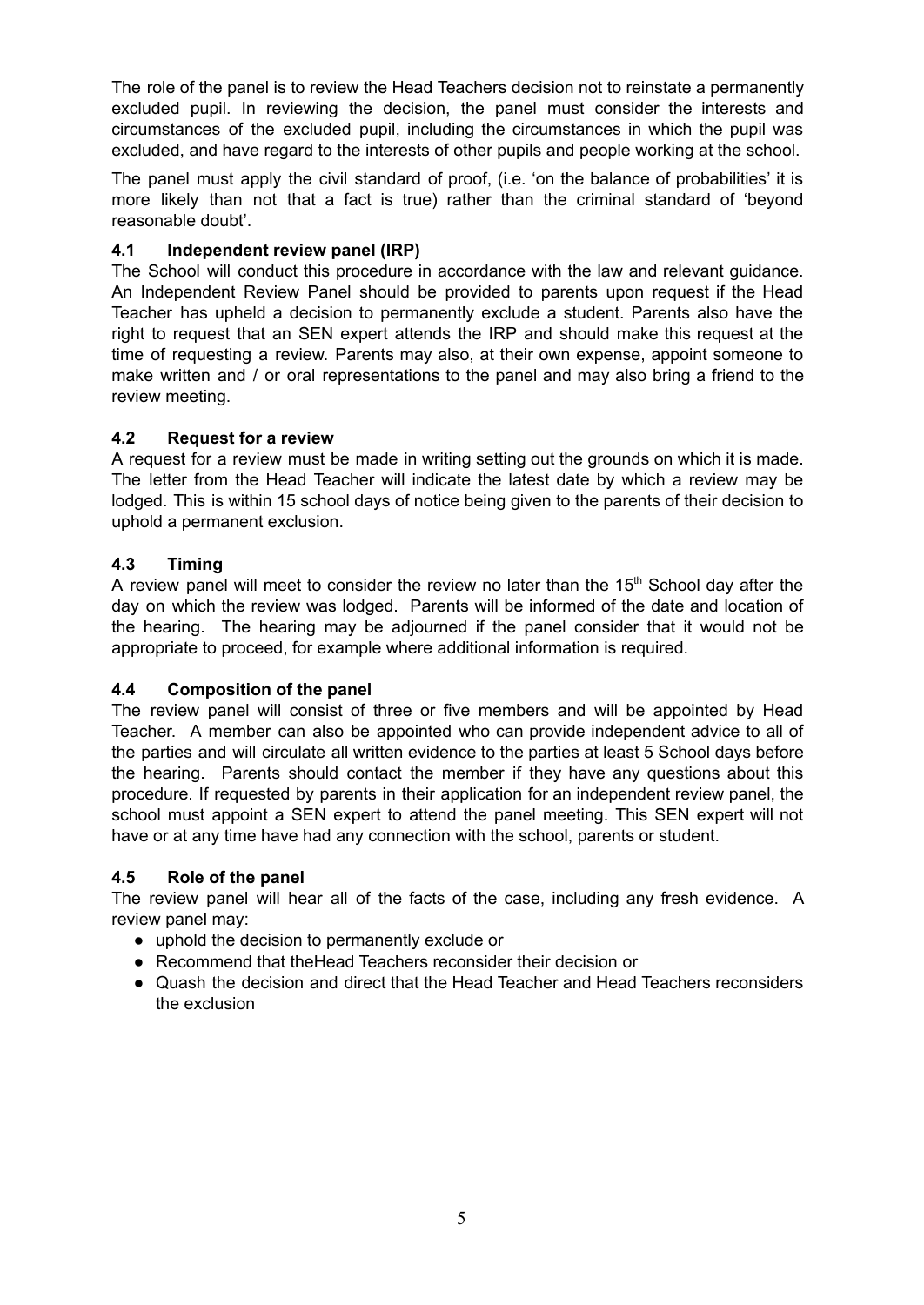## **4.6 Conduct of hearing**

The hearing will be conducted in a suitable venue and informal manner. Parents may be accompanied by a friend or representative. All parties will have the opportunity to put forward their case.

The clerk to a review panel should ensure that minutes of the proceedings are taken, including details of the attendance, the voting and the decision.

The minutes are not public documents but should be retained by the Head Teacher for a period of at least five years, as they may need to be seen by a court or (in the case of maintained school) by the Local Government Ombudsman.

The School should be aware of their duties under the Freedom of Information Act 2000 and the Data Protection Act 1998 when retaining information.

#### **Statutory guidance to the independent review panel and clerk on notifying**

#### **4.7 Procedure**

The panel will decide on the balance of probabilities whether the student did what he or she is alleged to have done and the basis for the Head Teacher's decision and the procedures followed having regard to :

- whether the Head Teacher complied with the law and relevant guidance in deciding to exclude the student
- the School's Behaviour Policy, Equal Opportunities Policy and, if appropriate, Anti-Bullying Policy and Special Educational Needs Policy and the fairness of the exclusion in relation to the treatment of any other students involved in the same incident.

The panel will make their decision and apply the civil standard of proof. They will also consider the Head Teachers decision in light of the principles that apply to judicial review.

#### **4.8 Decision**

The panel's decision is binding on the student and parents, the Head Teacher and the Local Authority. All parties will be informed of the decision and the reasons for it by the end of the second working day after the hearing. If the exclusion is upheld, the member will immediately inform the relevant local authorities.

The panel may only quash the decision where it considers that it was flawed when considered in the light of the principles applicable on an application for judicial review (statutory guidance on this consideration is provided in appendix A).

#### **4.9 Complaint:**

If parents have a complaint about maladministration by the appeal panel, they should contact the Local Education Authority.

#### **4.10 Parental Rights**

Parents have the right to make a claim under the Equality Act 2010 to the First Tier Tribunal (Special Educational Needs and Disabilities) if they believe the exclusion to have been made as a result of the disability discrimination.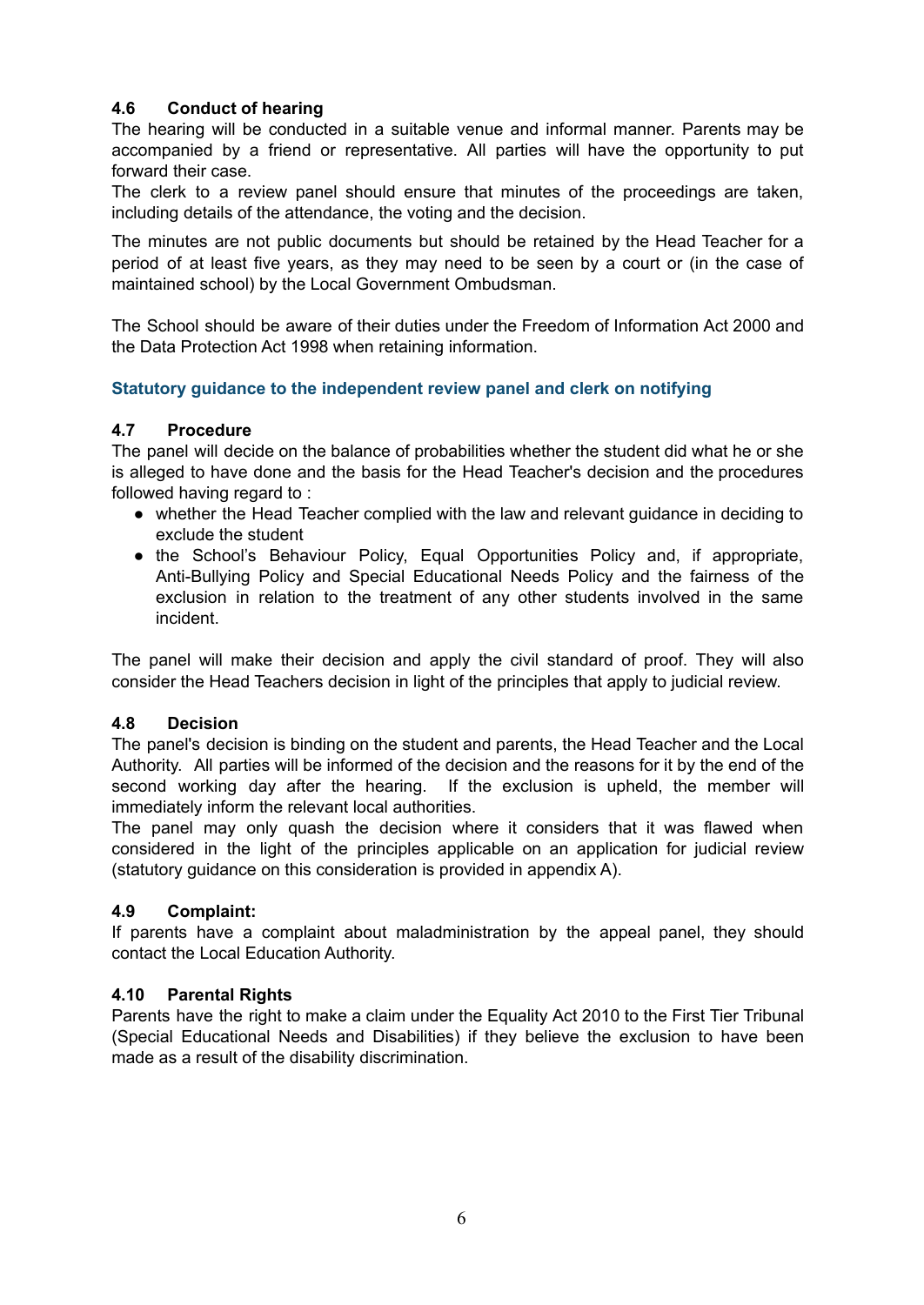#### **4.11 Referral back the head teachers**

If the IRP requests that the head teachers reconsider their decision the Head Teachers must reconvene to do so within 10 school days of being given notice of the panel's decision. Notice is deemed to have been given on the same day if it is delivered directly or on the second working day after posting if it is sent by first class mail.

In the case of either a recommended or directed reconsideration, the Head Teachers must notify the following people of their reconsidered decision, and the reasons for it, in writing and without delay:

- the parents:
- the head teacher:
- the local authority and, where relevant, the 'home authority'.

#### **5. MONITORING**

This policy will be monitored on an ongoing basis throughout the year as appropriate and when exclusions are made to ensure that correct practice is followed.

#### **6. SCHOOL FEES**

Due to the inability to immediately fill a students place, if a student is permanently excluded, a terms fees will still be payable.

Related Policies:

Behaviour Equalities and Cohesion SEN and Disabilities

This policy has been written to take into account and effect the new Exclusions legal requirements September 1<sup>st</sup> 2012